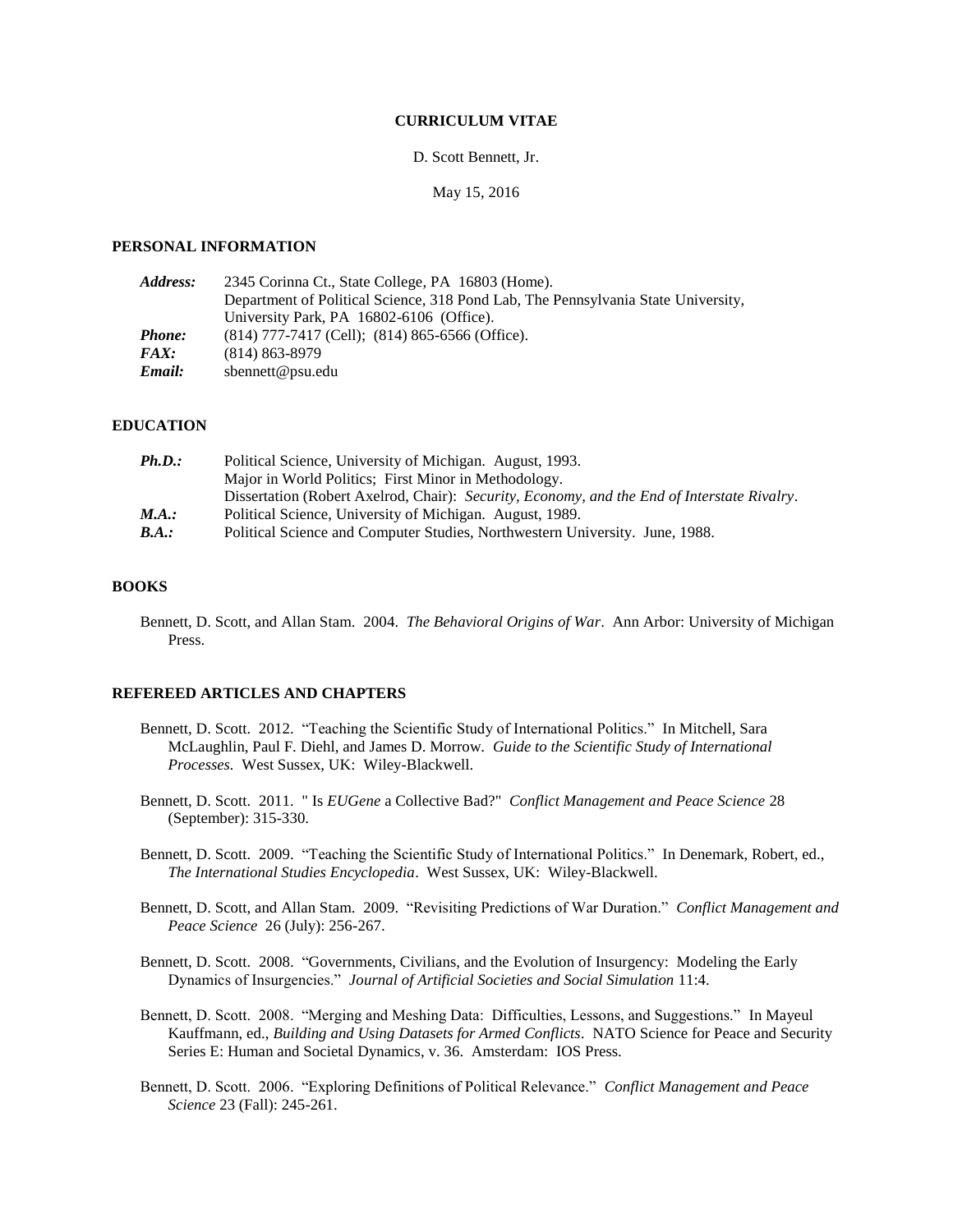- Bennett D. Scott, and Allan C. Stam. 2006. "Predicting the Length of the 2003 US-Iraq War: A Postwar Assessment." *Foreign Policy Analysis* 2 (April):101-115.
- Bennett, D. Scott. 2006. "Towards a Continuous Specification of the Democracy-Autocracy Connection." *International Studies Quarterly* 50:513-537.
- Bennett, D. Scott. 2004. "Patterns of Conflict Management and Resolution in Interstate Rivalries." In Zeev Maoz, Alex Mintz, Clifton Morgan, Glenn Palmer, and Richard Stoll, eds. *Multiple Paths to Knowledge in International Relations*. Lexington Books.
- Bennett, D. Scott, and Matthew Rupert. 2003. "Comparing Measures of Political Similarity: An Empirical Comparison Of Using S Or  $\tau_B$  In The Study Of International Conflict." *Journal of Conflict Resolution* 47 (June):367-393.
- Bennett, D. Scott. 2002. "Teaching the Scientific Study of International Relations to Undergraduates." *PS* 35 (March):127-131.
- Bennett, D. Scott, and Allan Stam. 2000. "Research Design and Estimator Choices in the Analysis of Interstate Dyads: When Decisions Matter." *Journal of Conflict Resolution* 44 (October): 653-685.
- Bennett, D. Scott, and Allan Stam. 2000. "*EUGene*: A Conceptual Manual." *International Interactions* 26:179-204.
- Bennett, D. Scott, and Allan Stam. 2000. "A Universal Test of an Expected Utility Theory of War." *International Studies Quarterly* 44:451-480.
- Bennett, D. Scott, and Allan Stam. 2000. "A Cross-Validation of Bueno de Mesquita and Lalman's International Interaction Game." *British Journal of Political Science* 30 (October): 541-561.
- Bennett, D. Scott, and Timothy Nordstrom. 2000. "Foreign Policy Substitutability and Internal Economic Problems in Enduring Rivalries." *Journal of Conflict Resolution* 44 (February): 33-61.
- Bennett, D. Scott. 2000. "Landscapes as Analogues of Political Phenomena." in Diana Richards, ed., *Political Complexity: Nonlinear Modes of Politics*. University of Michigan Press, Ann Arbor, MI.
- Bennett, D. Scott. 1999. "Parametric Models, Duration Dependence, and Time-Varying Data Revisited." *American Journal of Political Science* 43 (January):256-270.
- Bennett, D. Scott. 1998. "Integrating and Testing Models of Rivalry Termination." *American Journal of Political Science* 42 (October): 1200-1232.
- Bennett, D. Scott, and Allan Stam. 1998. "The Declining Advantages of Democracy: A Combined Model of War Outcomes and Duration." *Journal of Conflict Resolution* 42 (June):344-366.
- Axelrod, Robert, and D. Scott Bennett. 1998. "Response to Galam's Comment." *British Journal of Political Science* 28:412-414.
- Bennett, D. Scott. 1997. "Testing Alternative Models of Alliance Duration, 1816-1984." *American Journal of Political Science* 41 (July):846-878.
- Bennett, D. Scott. 1997. "Democracy, Regime Change, and Rivalry Termination." *International Interactions* 22 (4):369-397.
- Bennett, D. Scott. 1997. "Measuring Rivalry Termination, 1816-1992." *Journal of Conflict Resolution* 41 (April):227-254.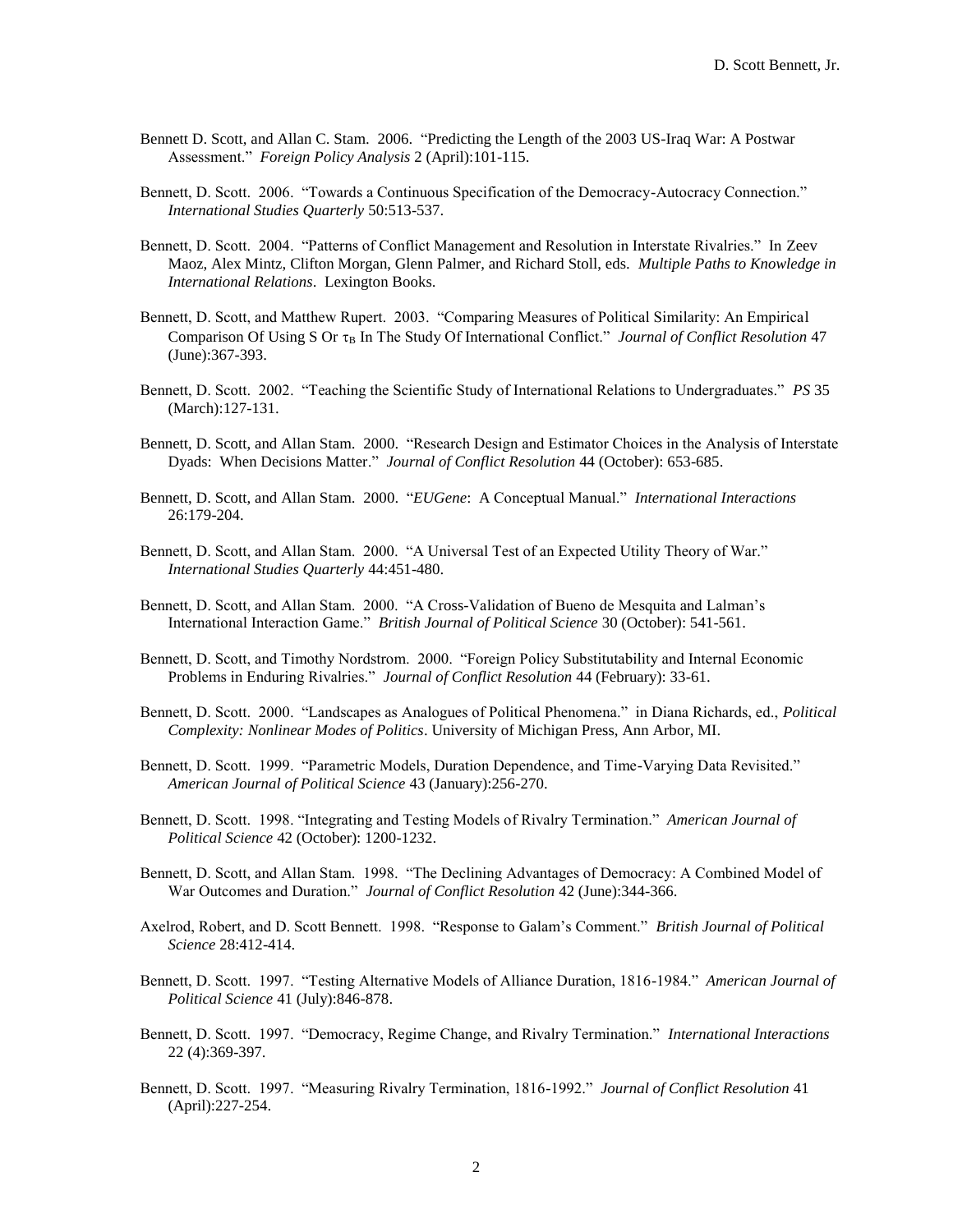- Bennett, D. Scott, and Allan Stam. 1996. "The Duration of Interstate Wars, 1816-1985." *American Political Science Review* 90 (June):239-257.
- Bennett, D. Scott. 1996. "Security, Bargaining, and the End of Interstate Rivalry." *International Studies Quarterly* 40 (June):157-184.
- Axelrod, Robert, Will Mitchell, Robert E. Thomas, D. Scott Bennett, and Erhard Bruderer. 1995. "Coalition Formation in Standard-Setting Alliances." *Management Science* 41:1493-1508. [Reprinted in Axelrod, Robert. 1997. *The Complexity of Cooperation*. Princeton, NJ: Princeton.]
- Axelrod, Robert, and D. Scott Bennett. 1993. "A Landscape Theory of Aggregation." *British Journal of Political Science* 23:211-233. [Reprinted in Axelrod, Robert. 1997. *The Complexity of Cooperation*. Princeton, NJ: Princeton.]
- Huth, Paul, Christopher Gelpi, and D. Scott Bennett. 1993. "The Escalation of Great Power Militarized Disputes: Testing Rational Deterrence Theory and Structural Realism." *American Political Science Review* 87 (September):609-623.
- Huth, Paul, D. Scott Bennett, and Christopher Gelpi. 1992. "System Uncertainty, Risk Propensity, and International Conflict Among the Great Powers." *Journal of Conflict Resolution* 36 (September):478-517.

# **SOFTWARE**

- Bennett, D. Scott, and Christian Davenport. 2003. *MARGene: Minorities at Risk Data Generation and Management Program*. Web site: http://www.cidcm.umd.edu/inscr/mar/.
- Bennett, D. Scott, and Allan Stam. 1997-2007. *EUGene: Expected Utility Generation and Data Management Program*. Web site: http://eugenesoftware.org. Latest major version: 3.2, released October, 2007.

### **OTHER PUBLICATIONS**

Bennett, D. Scott. 2012. "Drawing on Your Alumni." *APSA Department Handbook*.

- Pechenkina, Anna, and D. Scott Bennett. 2011. "Is OLS Dead in IR?" *The Political Methodologist* 19 (Fall): 2-3.
- Ghosn, Faten, and Scott Bennett. 2003, 2007. Codebook for the Dyadic Militarized Interstate Incident Data, Version 3.0. Online: http://correlatesofwar.org. [Version 3.1, 2007]
- Bennett, D. Scott, and Allan Stam. 2003. "Research Report: Predicting the Duration of the 2003 Gulf War." Online at http://www.personal.psu.edu/dsb10/warduration.html.
- Bennett, D. Scott. 1999, 2003. *The Strategic Perspective in the Classroom: Teaching with Principles of International Politics*. Washington, DC: Congressional Quarterly Press. [2 editions; 2<sup>nd</sup> ed. 2003]
- Bennett, D. Scott. 1999, 2003, 2005. *Applying the Strategic Perspective: Problems and Models to Accompany Principles of International Politics*. Washington, DC: Congressional Quarterly Press. [3 editions; 2nd ed. 2003, 3rd ed. 2005]

Bennett, D. Scott. 1997. "Testing Theories of War." *Harrisburg Centers Dimensions* Spring: 2-5.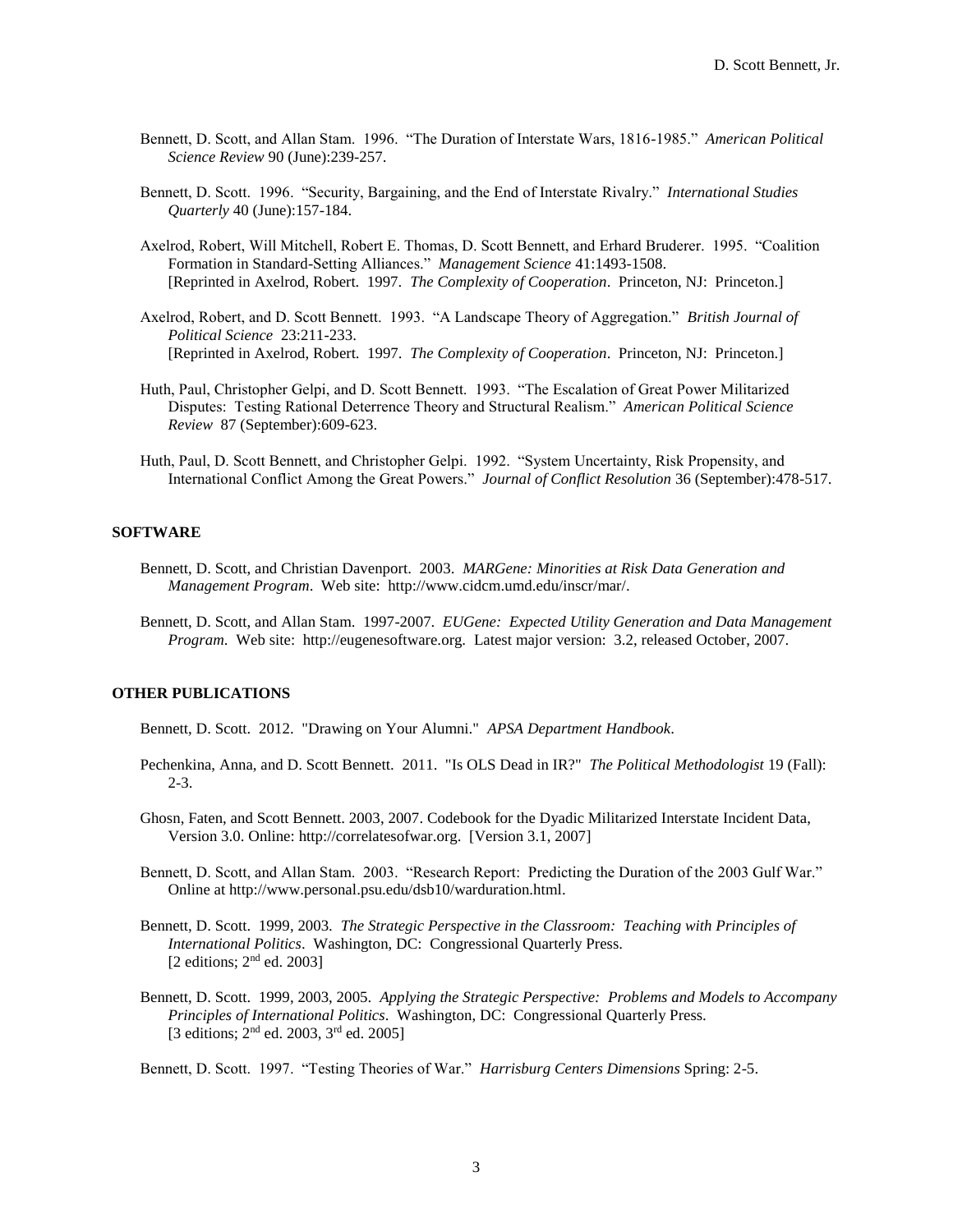# **BOOK REVIEWS**

- 2009. Michael P. Colaresi, Karen Rasler, and William R. Thompson. *Strategic Rivalries in World Politics*. Cambridge: Cambridge, 2007. *Journal of Peace Research* 46.
- 2001. Hein E. Goemans. *War and Punishment: The Causes of War Termination and the First World War*. Princeton, NJ: Princeton University Press, 2000. *American Political Science Review* 95 (June):517-518*.*
- 1999. Paul F. Diehl, ed. *The Dynamics of Enduring Rivalries*. Urbana, IL: University of Illinois. *American Political Science Review* 93 (September):749-750.

# **WORK IN PROGRESS AND SUBMISSIONS**

- Bennett, D. Scott, and Anna Pechenkina. 2015. "Recruiting Your Way to Victory: Varying Strategies in Counterinsurgent Warfare."
- Bennett, D. Scott, Allan Stam, and Paul Poast. 2015. "NewGene: A Conceptual Model." Development of the NewGene software program (successor to EUGene).
- Bennett, D. Scott. 2013. "Being Your Own Worst Enemy, and Learning to Win: A Model of Learning in Government Responses to Insurgency."
- Bennett, D. Scott. "Revisiting the Correlates of War Project: The Development of Best Practices."
- Bennett, D. Scott. "Using Time-Varying Covariates to Understand Balance of Power Dynamics and War Escalation."
- Bennett, D. Scott, and Allan Stam. "Simulating a Bargaining Model of War."

# **SELECTED CONFERENCE PARTICIPATION**

Participant, "Israel Under the Shadow of Conflict," Hebrew University of Jerusalem, May 2016.

- Chair, Computational Models of Conflict in IR, International Studies Association Annual Meeting, New Atlanta, GA, March 2016.
- Chair and Discussant, International Dimensions of Civil War, Midwest Political Science Association, Chicago, IL, April 2015.
- Chair, Computational Models of Conflict in IR, International Studies Association Annual Meeting, New Orleans, LA, April 2015.
- Bennett, D. Scott, Allan Stam, and Paul Poast. "Easing the Application of Spatial Dependent Data: The NewGene Software." Presented at the International Studies Association Annual Meeting, Toronto, Canada, March 2014.
- Chair, Computational Models of Conflict, International Studies Association Annual Meeting, Toronto, March, 2014.

Participant, "Exploring Militarized Dispute Data," University of California, Davis, January 24-25, 2014.

Participant, "The Evolution of Cooperation and The Framing of Peace," Conference in honor of Robert Axelrod, University of Michigan, Ann Arbor, MI, May 16-17, 2013.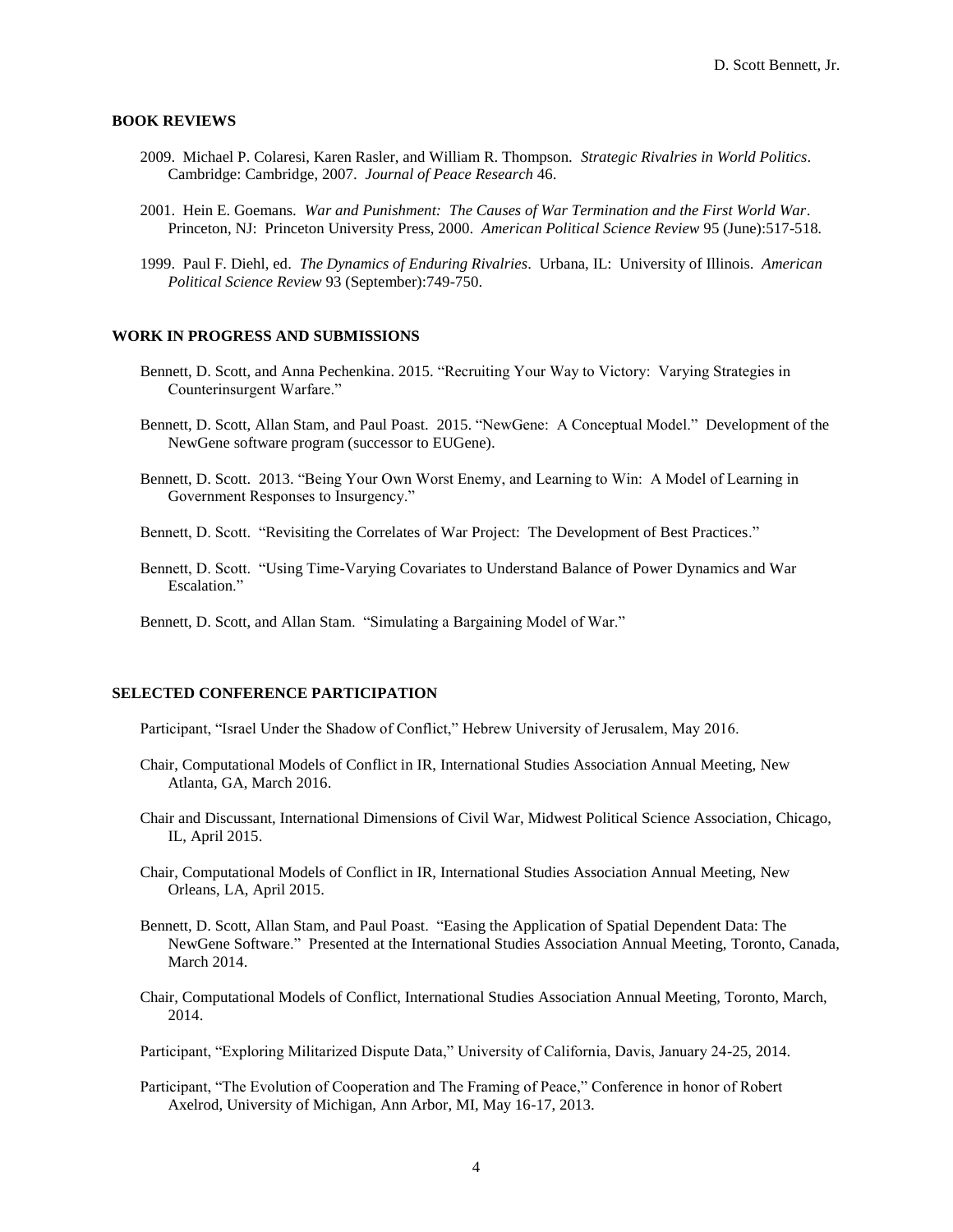- Bennett, D. Scott. "Revisiting the Correlates of War Project: The Development of Best Practices." ISA workshop on "Best Practices in Conflict Data Collection," San Francisco, CA, April, 2013.
- Chair, Computational Models of Civil War, International Studies Association Annual Meeting, San Francisco, CA, April 2013.
- Chair and Discussant, Computational Models of Internal Conflict, International Studies Association Annual Meeting, San Diego, CA, April 2012..
- Bapat, Navin, and D. Scott Bennett. 2011. "Understanding the Dynamics of Terrorist Campaigns." Presented at the International Studies Association Annual Meeting, Montreal, Canada, February 2011.
- Chair and Discussant, Computational Models of Conflict, International Studies Association Annual Meeting, Montreal, Canada, March 2011..
- Bapat, Navin, and D. Scott Bennett. 2010. "Understanding the Early Dynamics of Terrorist Campaigns: An Empirical Test of an Agent Based Simulation." Presented at the International Studies Association Annual Meeting, New Orleans, LA, February 2010.
- Bennett, D. Scott. "Being your Own Worst Enemy, and Learning to Win." Presented at the 2009 Midwest Political Science Association Annual Meeting, Chicago, IL, April 2009.
- Bennett, D. Scott. "Being your Own Worst Enemy, and Learning to Win." Presented at the 2008 Peace Science Society International Annual Meeting, Claremont, CA, October 25, 2008.
- Bennett, D. Scott. "Recruiting Your Way to Victory: Varying Strategies in Insurgent/Counterinsurgent Warfare." Paper presented at the 2008 Midwest Political Science Association Annual Meeting, Chicago, IL, April 5, 2008.
- Bennett, D. Scott, and Allan Stam. "Simulating Bargaining and the Nature of War." Poster presented at the International Studies Association Annual Meeting, San Francisco, CA, March 28, 2008.
- Bennett, D. Scott, and Allan Stam. "Simulating a Bargaining Model of War." Paper presented at the Peace Science Society Annual Meeting, Columbia, South Carolina, November, 2007.
- Bennett, D. Scott. "Merging and Meshing Data: Difficulties, Lessons, and Suggestions." Paper presented at the NATO Advanced Research Workshop on "Indicators and Databases for Risk Prevention," Grenoble, France, June 21-23, 2007.
- Bennett, D. Scott and Tatiana Vaschilko. "Multinomial Probit Applications in International Politics." Paper presented at the International Studies Association Annual Meeting, Chicago, IL, March 2007.
- Bennett, D. Scott, and Andreea Mihalache. "Modeling War Fatalities." Paper presented at the Peace Science Society Annual Meeting, Iowa City, IA, November, 2005.
- Bennett, D. Scott. "Balance of Power Dynamics and War Escalation." Paper presented at the International Studies Association Annual Meeting, Honolulu, Hawaii, March 4, 2005.
- Bennett, D. Scott. "Balance of Power Dynamics and War Escalation." Paper presented at the Peace Science Society Annual Meeting, Houston, TX, November, 2004.
- Bennett D. Scott, and Christian Davenport. 2003. "*Introducing MARGene*." Part of the conflict data workshop, 2003 Midwest Political Science Association Annual meeting, Chicago, IL, April.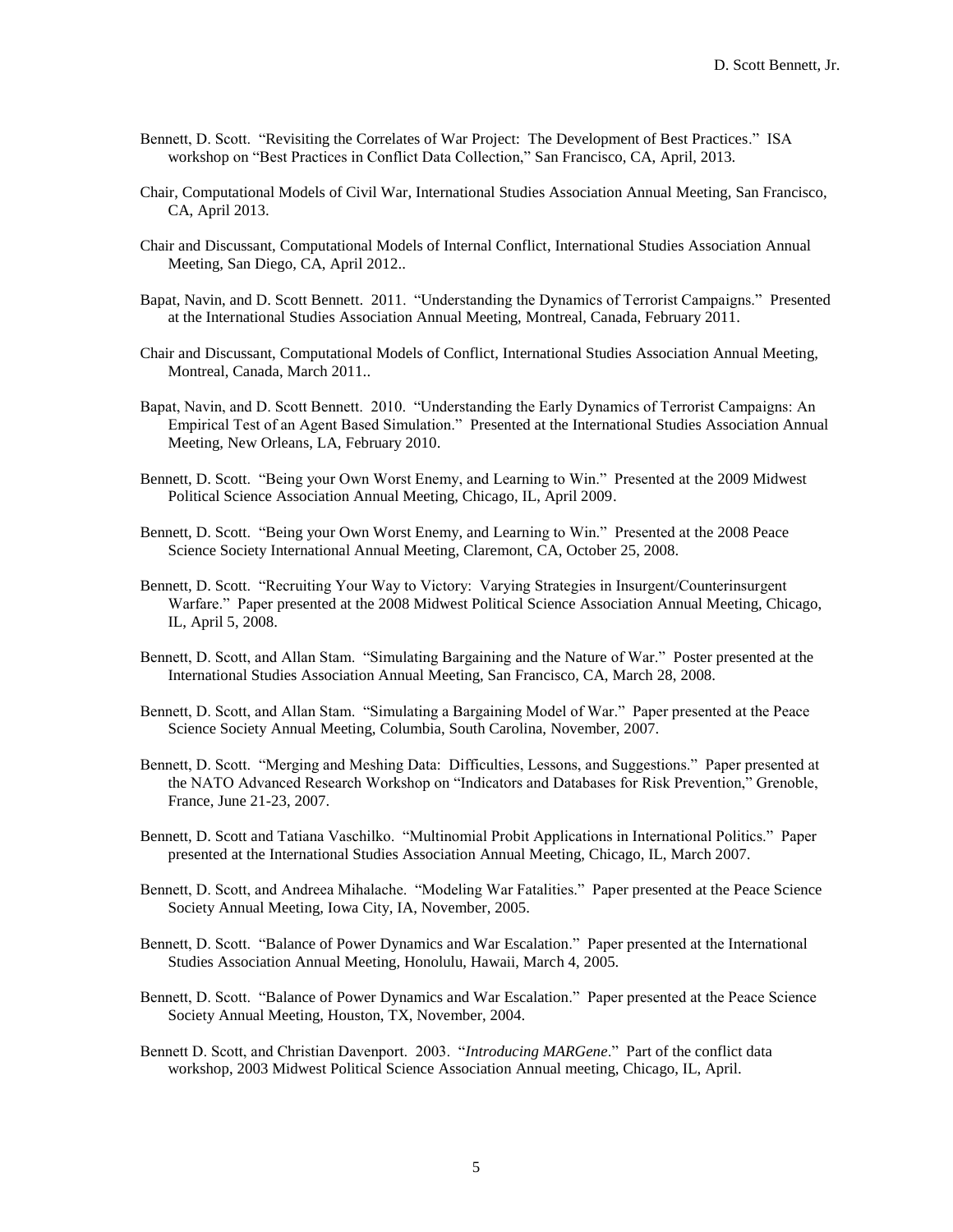- Bennett D. Scott, Christopher Baker, and Allan C. Stam. 2002. "The Extent of Selection Effects in the Study of International Conflict." Presented at the 2002 Peace Science Society Annual meeting, Tucson, AZ, November.
- Bennett D. Scott, Allan C. Stam, and Christopher Baker. 2002. "A Multi-state Model of War Duration." Presented at the 2002 Midwest Political Science Association Annual meeting, Chicago, IL, April.
- Chair and panelist, roundtable on "Teaching with *Principles of International Politics*," International Studies Association, New Orleans, March 2002.
- Bennett, D. Scott. 2001. "Improving The Empirical Fit Of Expected Utility Models Of International Conflict." Presented at the 2001 American Political Science Association Annual meeting, San Francisco, CA, August.
- Bennett, D. Scott, and Scott E. Tarry. 1996. "Self-Perpetuation or Rational Choices? A Model of Rationality and Hysteresis in International Alliances." Presented at the 54th Annual Meeting of the Midwest Political Science Association, April, Chicago, IL.

# **PROFESSIONAL EXPERIENCE**

Distinguished Professor of Political Science, The Pennsylvania State University, 2008 - Present.

Research Professor, Department of Political Science, The Pennsylvania State University, 2004 - 2008.

Professor, Department of Political Science, The Pennsylvania State University, 2003 - 2004.

Associate Professor, Department of Political Science, The Pennsylvania State University, 1999 - 2003.

Assistant Professor, Department of Political Science, The Pennsylvania State University, 1994 - 1999.

- Research Associate, Institute for Policy Research and Evaluation, The Pennsylvania State University, December 1994 - 2003.
- Visiting Assistant Professor, Department of Political Science, State University of New York Buffalo, August 1993 - June 1994.

Hoover Summer Institute on International Politics. June 1992.

Research Assistant, Professor Robert Axelrod (1989-1992), Program on International Peace and Security (1993), University of Michigan.

Director of Computing Services, ICPSR (Inter-University Consortium for Political and Social Research) Summer Program, University of Michigan. Summer 1991 and Summer 1992. Consultant 1988-1990.

# **EXTERNAL GRANTS AND AWARDS**

- 2011 Co-recipient (with Allan C. Stam) of the J. David Singer Data Innovation Award, American Political Science Association, Conflict Processes Section, for development of *EUGene* software.
- National Science Foundation Award SES 1059758. "Management of Complex Data Structures: Upgrades to EUGene data software." 2011-2013. \$84,395. (Collaborative research with Allan Stam, University of Michigan, and Paul Poast, Rutgers University.)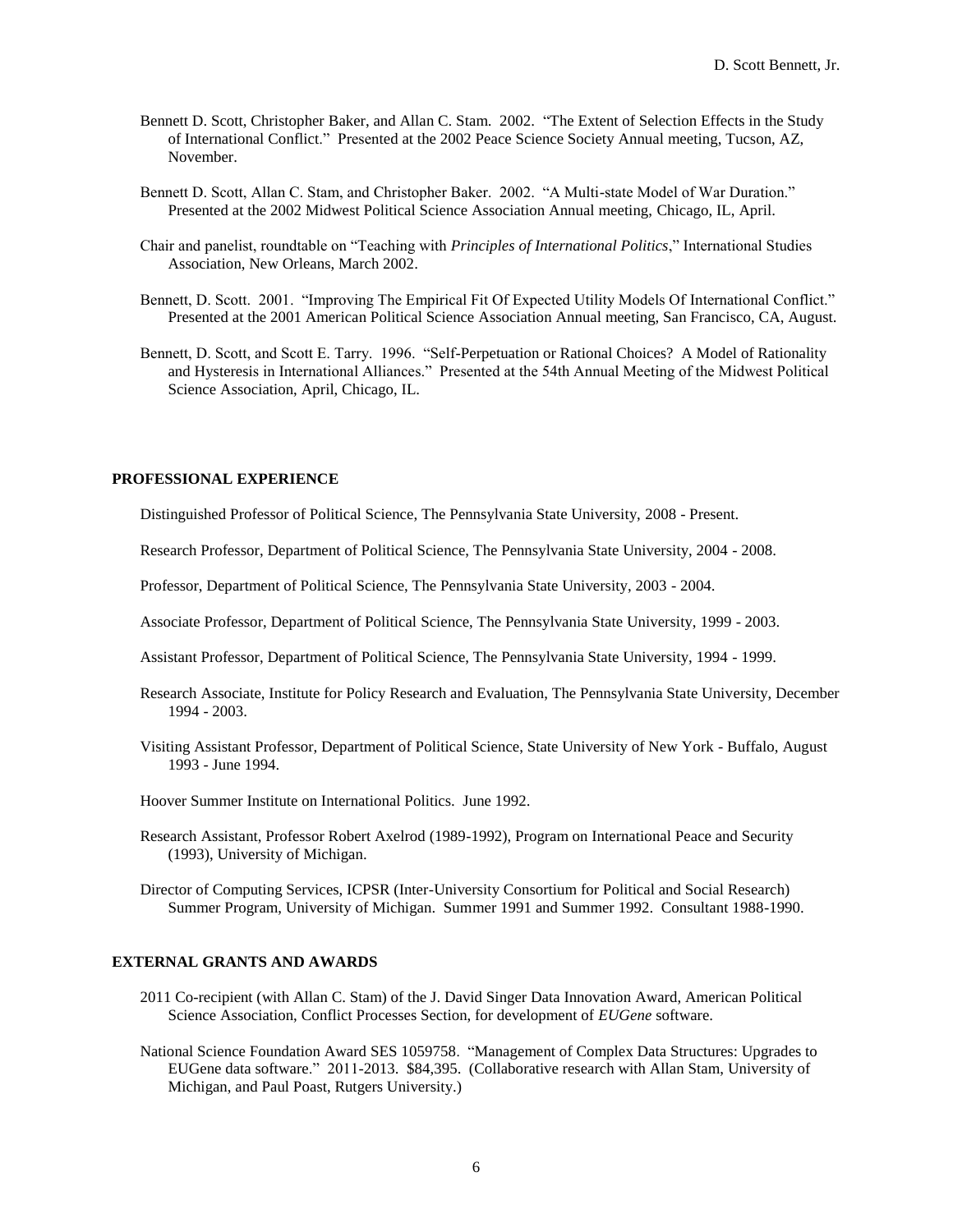- National Science Foundation Award SES-1000344, "Collaborative Research: Simulating the Dynamics of Insurgency." 2010-2012. \$185,990. (Collaborative Research with Navin Bapat, University of North Carolina-Chapel Hill.)
- Defense Threat Reduction Agency. "A Summary of Conflict Forecasting Models in International Relations / Political Science." May 15, 2008 through December 30, 2008. \$70,718.
- National Science Foundation Award SES-0452173, "Improving the *EUGene* Software Program." February 1, 2005, through February 28, 2008. \$100,000.
- National Science Foundation Award SES-0213727, "Data Management in International Relations: Expanding the *EUGene* Software Program." July 1, 2002 through June 30, 2004. \$100,000.
- National Science Foundation Award SES-0001802, "Collaborative Research on Updating the Militarized Interstate Dispute Data." July 1, 2000 through June 30, 2002. \$77,587. (With Stuart Bremer et al.)
- National Science Foundation Award SES-0079120, "Improving Empirical Applications of the Expected Utility Theory of War." July 1, 2000 through December 31, 2001. \$72,773.
- National Science Foundation Award SES-9975115, "Collaborative Research on the Expected Utility Theory of War." August 1, 1999 through July 31, 2001. \$56,620. (Collaborative research with Allan Stam, Yale University, award SBR-9975291.)
- 1998 Research Software Award, American Political Science Association, Computers and Multimedia Section, for *EUGene* software.
- National Science Foundation Award SBR-9601151, "Comparative Theory Testing and Interstate Wars, 1816- 1984." July 1, 1996 through June 30, 1998. \$100,000. (With Allan Stam, Yale University.)

Runner-up, F. E. Peacock Award for best conference paper, International Studies Association-Midwest, 1993.

# **INTERNAL GRANTS AND AWARDS**

- 2001 Distinction in the Social Sciences Award, College of the Liberal Arts, Pennsylvania State University.
- Internal Faculty Award, "Historical Economic Data and Interstate Rivalry." Research and Graduate Studies Office, College of the Liberal Arts, The Pennsylvania State University, Spring/Summer 1995.
- Internal Faculty Award, "Historical Economic Data and Interstate Rivalry." Institute for Policy Research and Evaluation, The Pennsylvania State University, Summer 1995.
- Award for Improvement of Instruction, College of the Liberal Arts, The Pennsylvania State University, Fall 1995.

Dissertation Fellowship, Rackham Graduate School, University of Michigan, Spring/Summer 1993.

- Nominee, Teaching Assistant Award for excellence in teaching, Department of Political Science, University of Michigan, January 1993.
- MacArthur Scholar Fellowship, Program on International Peace and Security, University of Michigan, September 1988 - June 1989, September 1990 - June 1991, January 1993 - May 1993.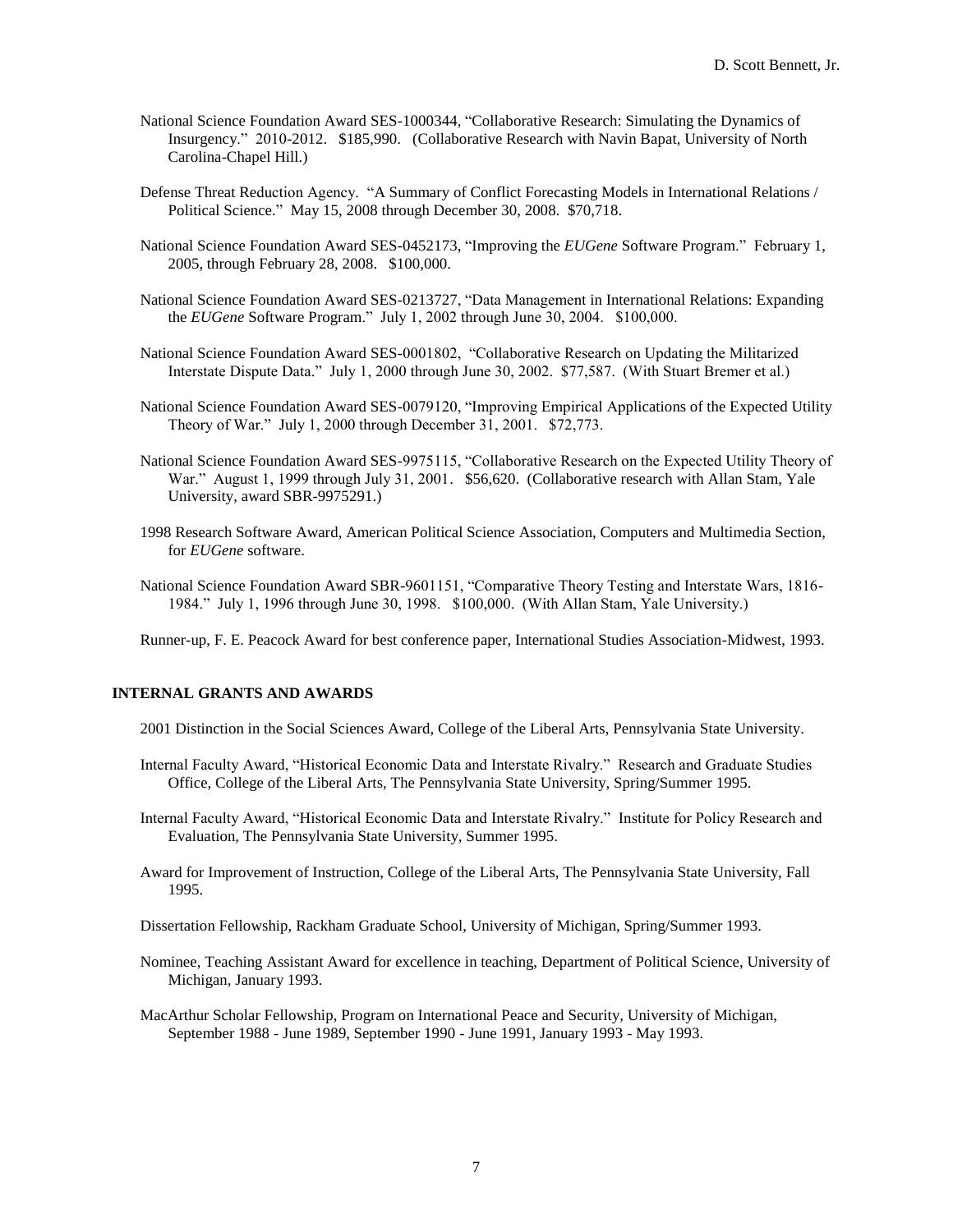### **SERVICE**

#### *Department*

Head, Department of Political Science, The Pennsylvania State University, 2009-2014.

- Chair, Asian Politics Search Committee, Department of Political Science, The Pennsylvania State University, 2008-2009.
- Chair, Colloquium Committee, Department of Political Science, The Pennsylvania State University, 2004-2006.
- Chair, Promotion and Tenure Committee, Department of Political Science, The Pennsylvania State University, 2004-2007, 2008-2009.
- Building Committee, Department of Political Science, The Pennsylvania State University, 2003.
- Director of Graduate Studies, Department of Political Science, The Pennsylvania State University, 1999-2000, 2001-2004.
- Computer Support Search Committee, Department of Political Science, The Pennsylvania State University, 2001.

Head Search Committee, Department of Political Science, The Pennsylvania State University, 1999-2000, 2004.

- Political Theory Postdoctoral Fellow Search Committee, Department of Political Science, The Pennsylvania State University, 1999.
- Graduate Studies Committee, Department of Political Science, The Pennsylvania State University, 1994-1997, 1998-1999.
- International Relations Search Committee, Department of Political Science, The Pennsylvania State University, 1995-1996, 1996-1997, 1997-1998, 2000-2001, 2003-2004.

Network Coordinator, Department of Political Science, The Pennsylvania State University, 1995-1999.

Computing Committee, Department of Political Science, The Pennsylvania State University, 1994-1999. Chair, 1998-1999.

#### *Profession*

Nominating Committee, Peace Science Society, 2015-2017. Chair, 2016-2017.

Chair, J. David Singer Data Innovation Award committee, 2012-2013.

Nominating Committee, International Studies Association, 2010-2013. Chair, 2012-2013.

Annual Meeting Venue Review Committee, Midwest Political Science Association, 2009-2010.

President, Peace Science Society, 2009-2010.

President and Treasurer, Conflict Processes Section, American Political Science Association, 2004-2007.

Associate Director, *Correlates of War* project, 2000-2002, 2005-present.

Editorial Boards: *International Studies Quarterly* 2004-present; *American Journal of Political Science 2009- 2013; Journal of Politics* 2005-2006.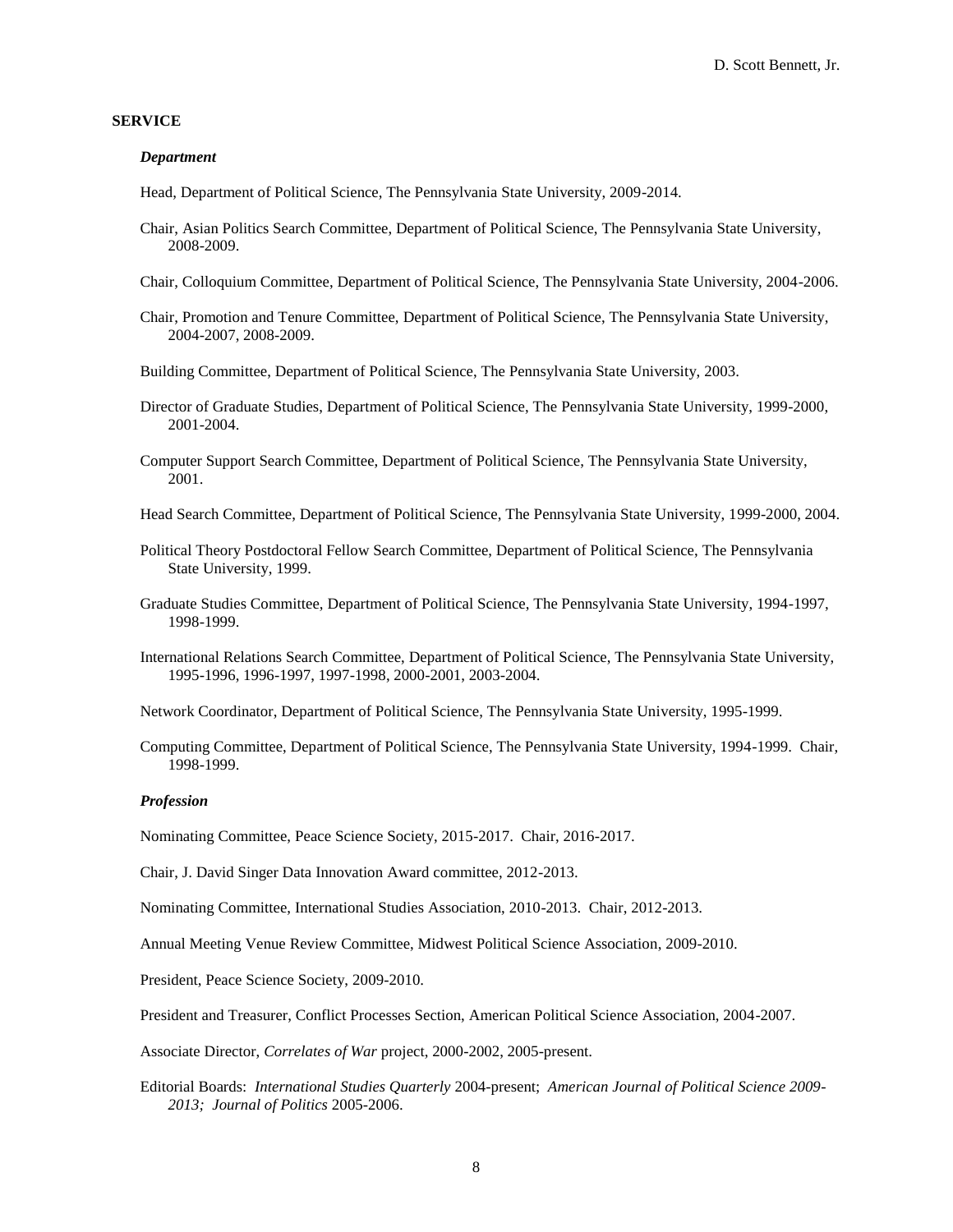Associate Editor, *Conflict Management and Peace Science*, 2003-present*.*

Interim Director, *Correlates of War II* project, 2002-2004.

- Chair, 2001 Lifetime Achievement Award Committee, Conflict Processes Section, American Political Science Association.
- Advisory Council, Scientific Study of International Processes section, International Studies Association, 2001 present.
- Council, Conflict Processes Section, American Political Science Association, 2000-2003
- Program Chair, International Relations section, 58<sup>th</sup> Annual Meeting, Midwest Political Science Association, April 2000.

Councilor, Peace Science Society, 1998-2001.

Nominating Committee, Peace Science Society, 1997.

Journal Reviewer, *American Journal of Political Science, American Political Science Review, British Journal of Political Science, International Studies Quarterly, International Interactions, Journal of Conflict Resolution, Journal of Politics, Journal of Theoretical Politics, Legislative Studies Quarterly, Political Analysis, Political Research Quarterly.*

### *College/University*

Speaker, College of the Liberal Arts Alumni Development Council, April 2016.

Chief Information Security Officer Search Committee, The Pennsylvania State University, Spring 2016.

Institute for CyberScience Steering Committee, The Pennsylvania State University, 2016.

Executive Committee, Research Computing and CyberInfrastructure governance, 2015-present. Co-chair, Fall 2015.

Data Center working group, Research Computing and CyberInfrastructure governance, 2015-present.

Liberal Arts Research Computing Faculty Committee, Spring 2015-present.

Advisory Board, Office of Information Security, The Pennsylvania State University, October 2015-present.

Co-chair, Provost's *ad hoc* advisory committee on cybersecurity, The Pennsylvania State University, June 2015.

Institute for CyberScience Coordinating Committee, The Pennsylvania State University, 2014-2015.

Co-chair, Research Cyberinfrastructure Implementation Committee, The Pennsylvania State University, 2014- 2015.

Task Force on Research Data and Computing, The Pennsylvania State University, 2013-2014.

- IT Strategic Plan Development Committee, Research Computing Evaluation Subcommittee, The Pennsylvania State University, 2012-2013.
- Head Search Committee, Department of Communication Arts and Sciences, The Pennsylvania State University, 2010-2011.